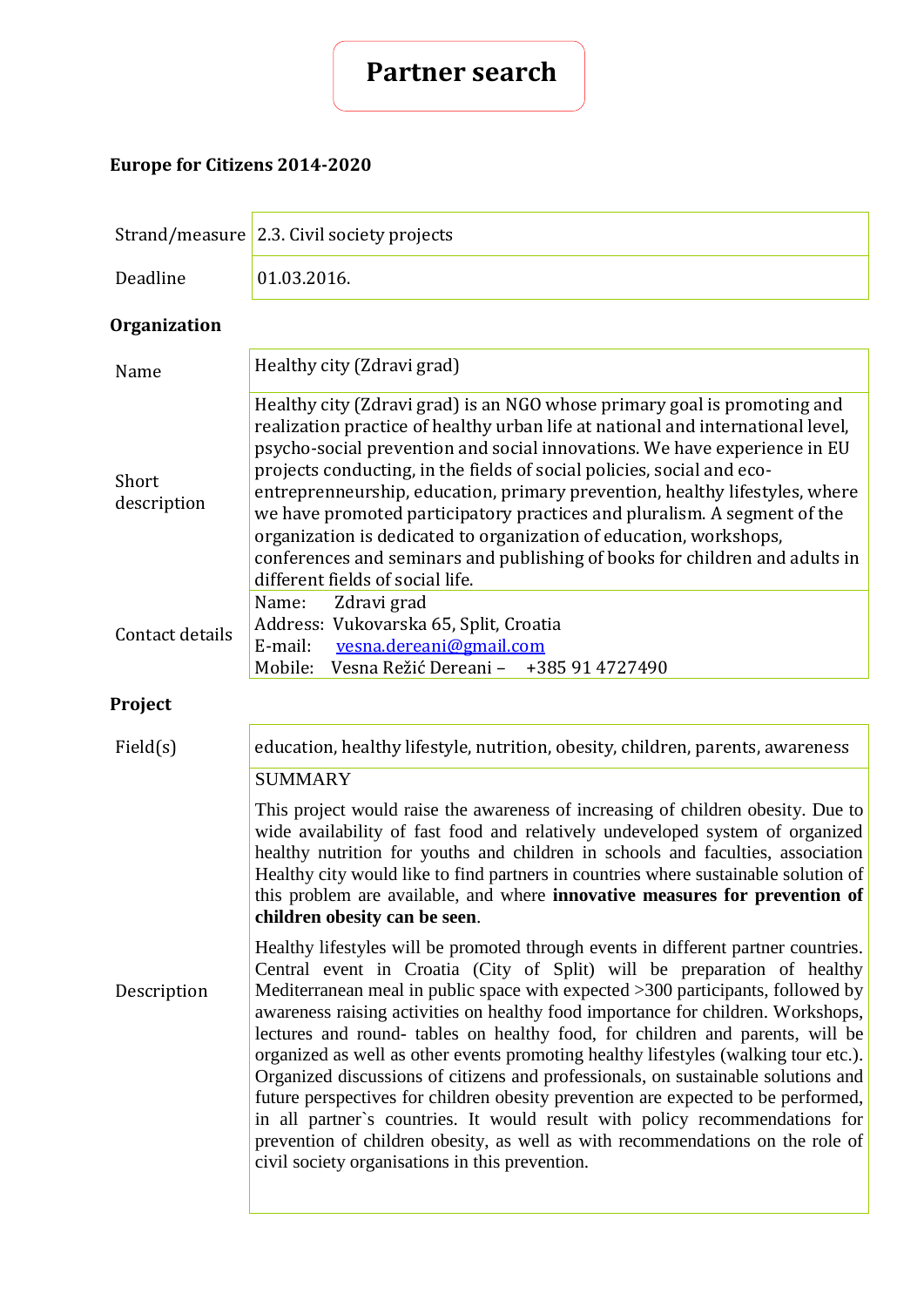#### PARTNERSHIP PROPOSAL

For the purpose of applying to the Europe for Citizens program we would like to introduce a model by which the partner organizations of **each participating country will produce one event which include project conference with lectures of professionals from the field of children nutrition and study visit for participants from other countries (examples of good practice in prevention of children obesity).** A maximum of 3 countries can participate, one more developed and one less developed than Croatia, to reach the goal of promoting of equal opportunities for children from countries with less GDP. Additional countries can participate by organizing workshops, lectures or by providing other kinds of support. The project has the duration of 18 months and will start in September 2017. Healthy city provides the *know how*, coordination and general support to partner organizations.

## THEME AND APPROACH

The shared theme of all events is "Healthy lifestyle promotion in prevention of children obesity". As a basic approach we rely on the legislative framework and strategies, i.e. the documents issued by the EU. Situation in each country regarding this problem will be studied and discussed, resulting with policy recommendations for each country through exchanging of experiences and knowledge.

#### LECTURES AND WORKSHOPS

Lectures on the specific subjects will be organized in each country and will provide the basic knowledge of EU and national policies and general context needed for the citizens to approach the theme of children obesity.

Proposals from partners for workshops, lectures, thematic study visits on good practice examples in promotion of healthy lifestyles and prevention of children obesity, are welcome.

## EUROPEAN DIMENSION

The theme itself provides the basis for a study of differences and similarities in Europe, and rights of children in each part of Europe to equal opportunities, with the aim of promotion of common European identity. European identity implies convergence and cohesion of policies and daily lifestyle. Debates on the European future regarding policies in children opportunities will be conducted, with participation of citizens- parents, children and youths. The goal of the project is to raise social awareness and support exchanging good practices in promoting of healthy lifestyle..

Transnational cooperation will be actualized through the mutual hosting of citizens and lecturers, organization of round tables on the topic of understanding and devising strategies to implement EU policies as well as sharing knowledge and data through a dedicated web site.

For any questions, details and explanations feel free to contact us.

We speak English, Croatian and Slovenian language.